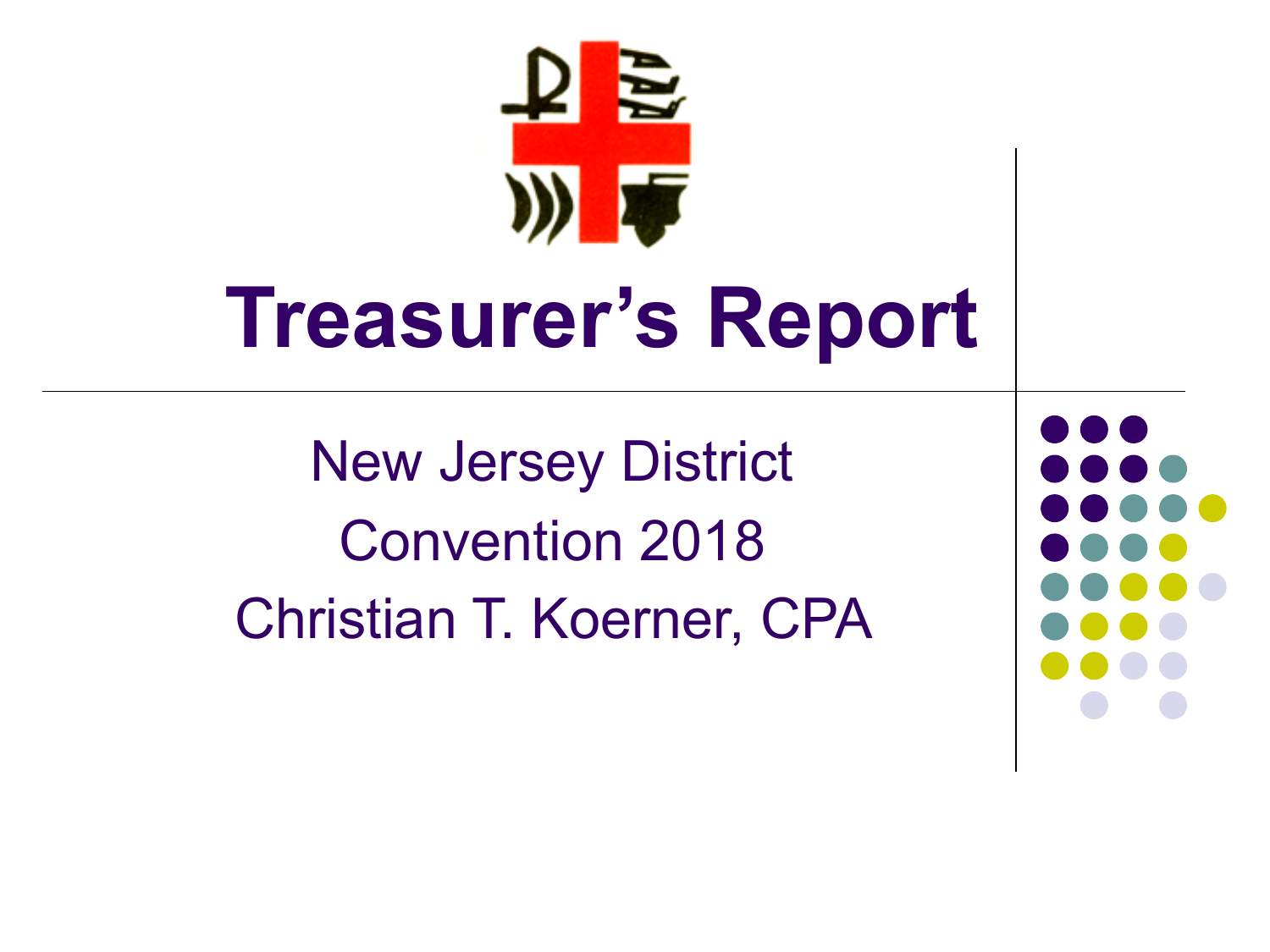# **Independent Auditor's Report:**



- Statements are the responsibility of the New Jersey District management
- In the Auditors opinion:

 ….Statements are fairly presented in all material respects

 ....In accordance with accounting principles generally accepted in the United States.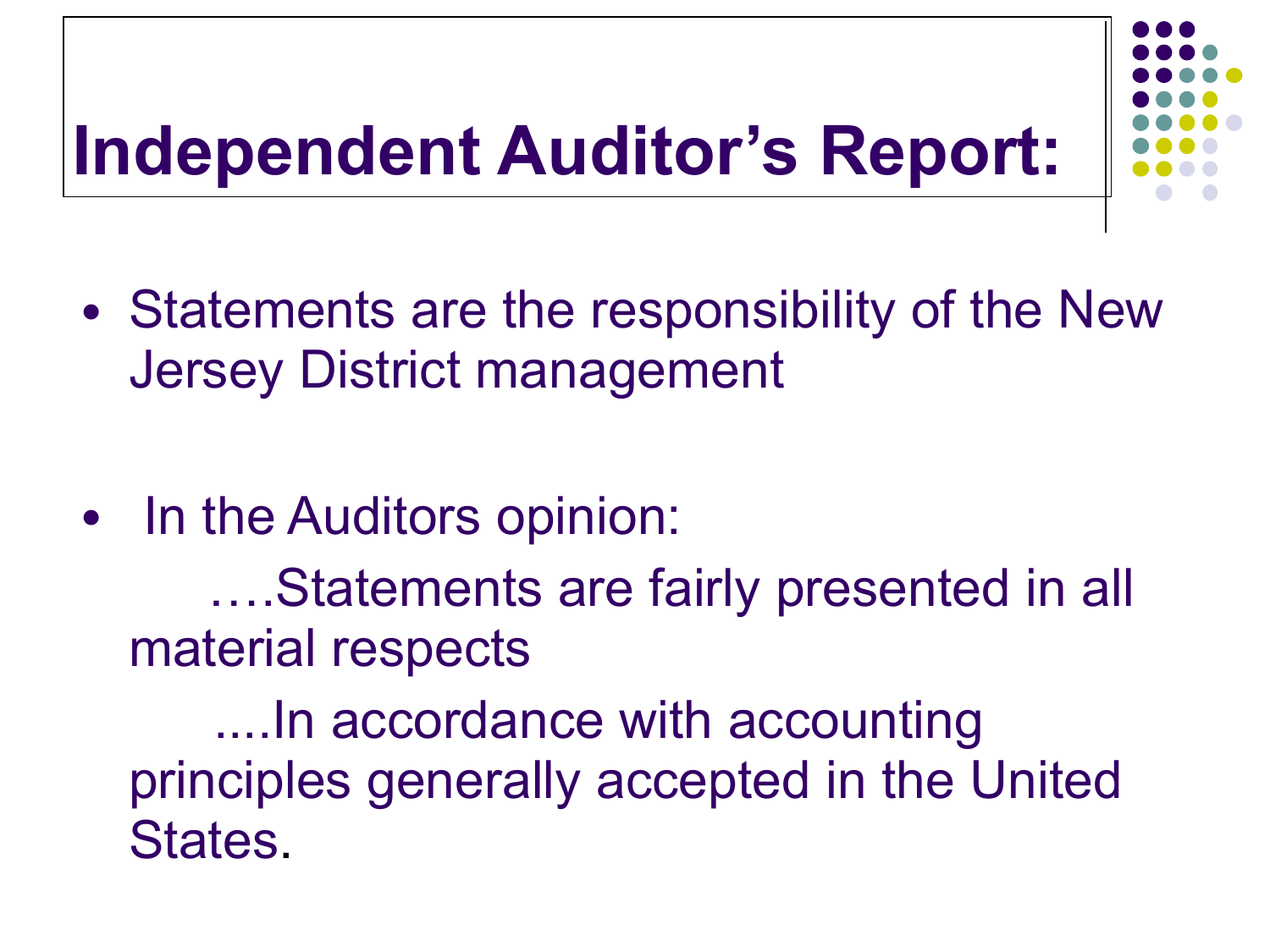# **What We Received this Past Triennium:**



| <b>Source</b>                                                  | <b>Dollars</b> | <b>Percent</b> |
|----------------------------------------------------------------|----------------|----------------|
| Congregations<br>$\bullet$                                     | 846,966        | 12.3           |
| <b>Urban Missions</b><br>$\bullet$                             | 148,106        | 2.1            |
| <b>Individuals</b><br>$\bullet$                                | 217,788        | 3.2            |
| <b>LCEF</b><br>$\bullet$                                       | 154,364        | 2.2            |
| Investments – interest<br>$\bullet$                            | 196,140        | 2.8            |
| • Investments – unrealized gain                                | 173,211        | 2.5            |
| • Sale of Property                                             | 339,583        | 4.9            |
| Contributions of property- congregation 4,436,048<br>$\bullet$ |                | 64.3           |
| <b>All Other</b>                                               | 390,625        | 5.7            |
| Total                                                          | 6,902,831      |                |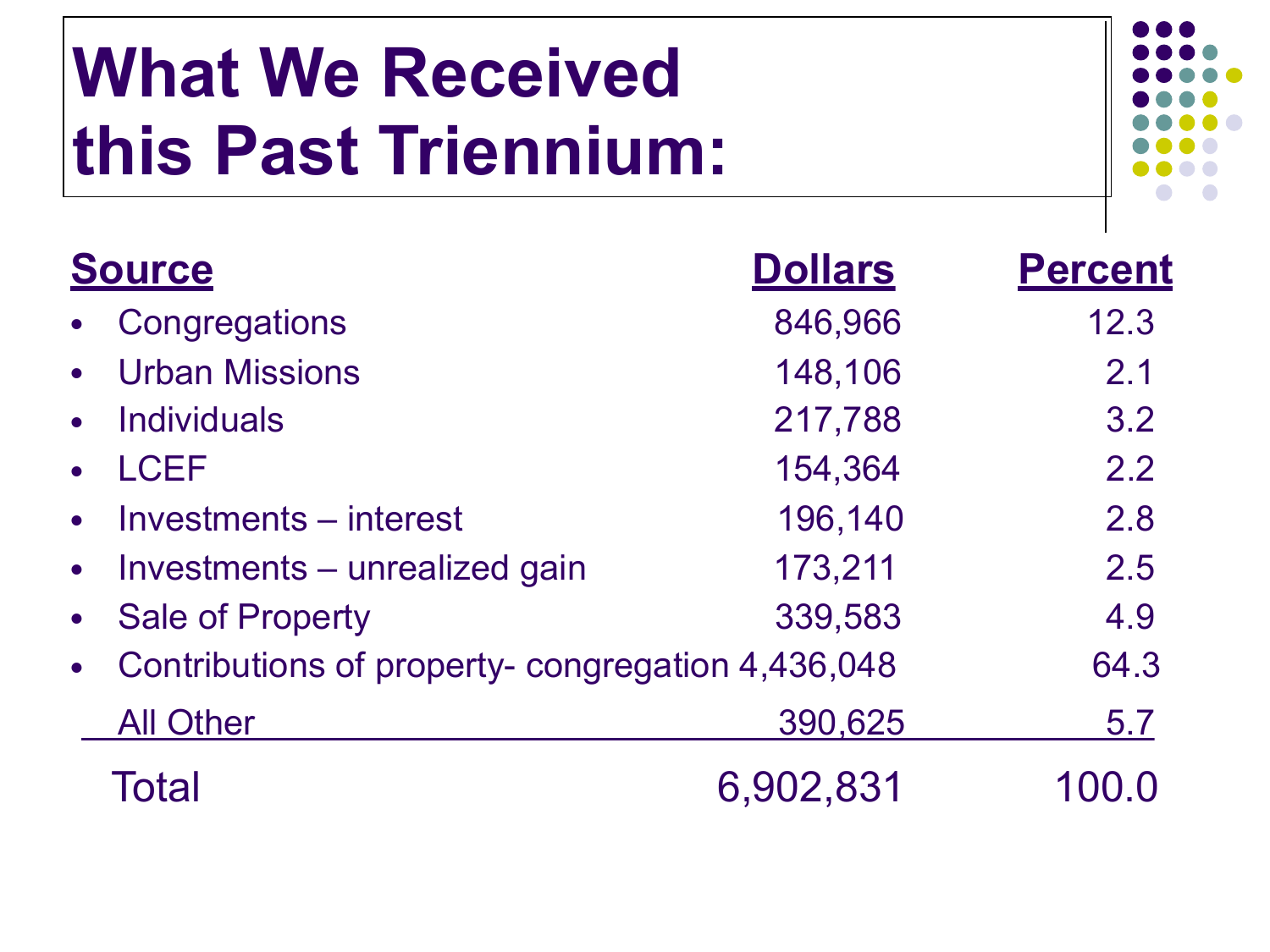# **What We Paid Out this Past Triennium:**

| <b>Source</b>             | <b>Dollars</b> | <b>Percent</b> |
|---------------------------|----------------|----------------|
| • Synod                   | 89,503         | 2.7            |
| • Congregational Services | 962,982        | 29.3           |
| • Mission & Min. Support  | 1,414,704      | 43.1           |
| • Ecclesiastical & Admin. | 731,728        | 22.3           |
| • All Other               | 85,825         | 2.6            |
| <b>Total</b>              | \$3,284,742    | 100.0          |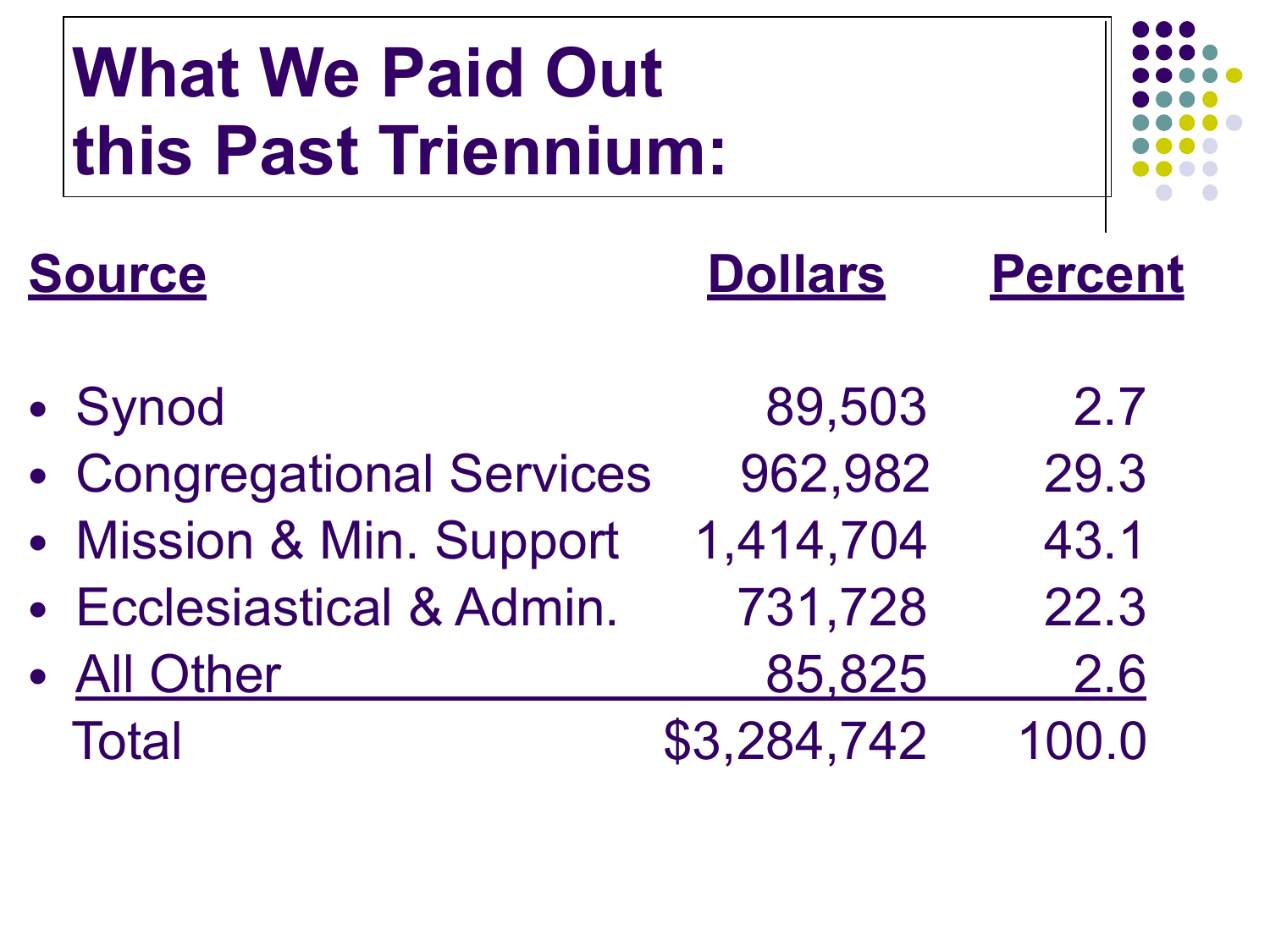## **What We Own (Assets on our Balance Sheet)**



### As of 1/31/18

• Total Assets were \$6,964,876; this increase over prior periods is primarily due to contributions of property from congregations

Net Assets 1/31/12 \$3,750,376

Net Assets 1/31/15 \$3,096,954

Net Assets 1/31/18 \$6,964,876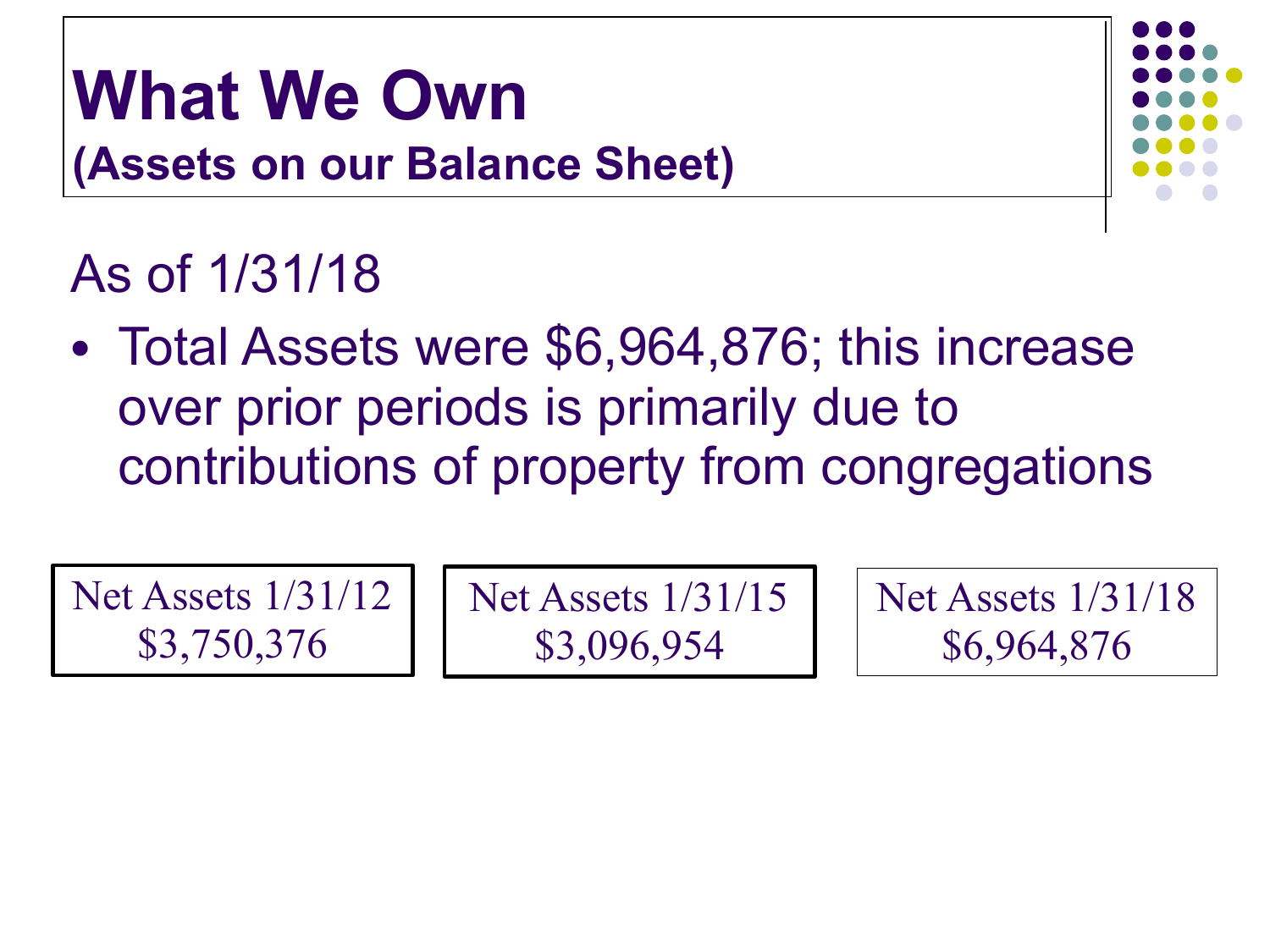



### **During this triennium**:

- Financial support from congregations decreased by 17% or \$177,000, while individual contributions increased by \$113,000 or 108%
- •LCEF distributions increased by \$51,000 to \$154,364 or 49%
- The contribution of property includes amounts from our congregations at Mahwah and Harrison
- •Unrealized gains on investments were \$196,000 for the period.
- Total expenditures increased by \$581,000 which reflects the operation of the nursery school at Mahwah and funding for urban Ministries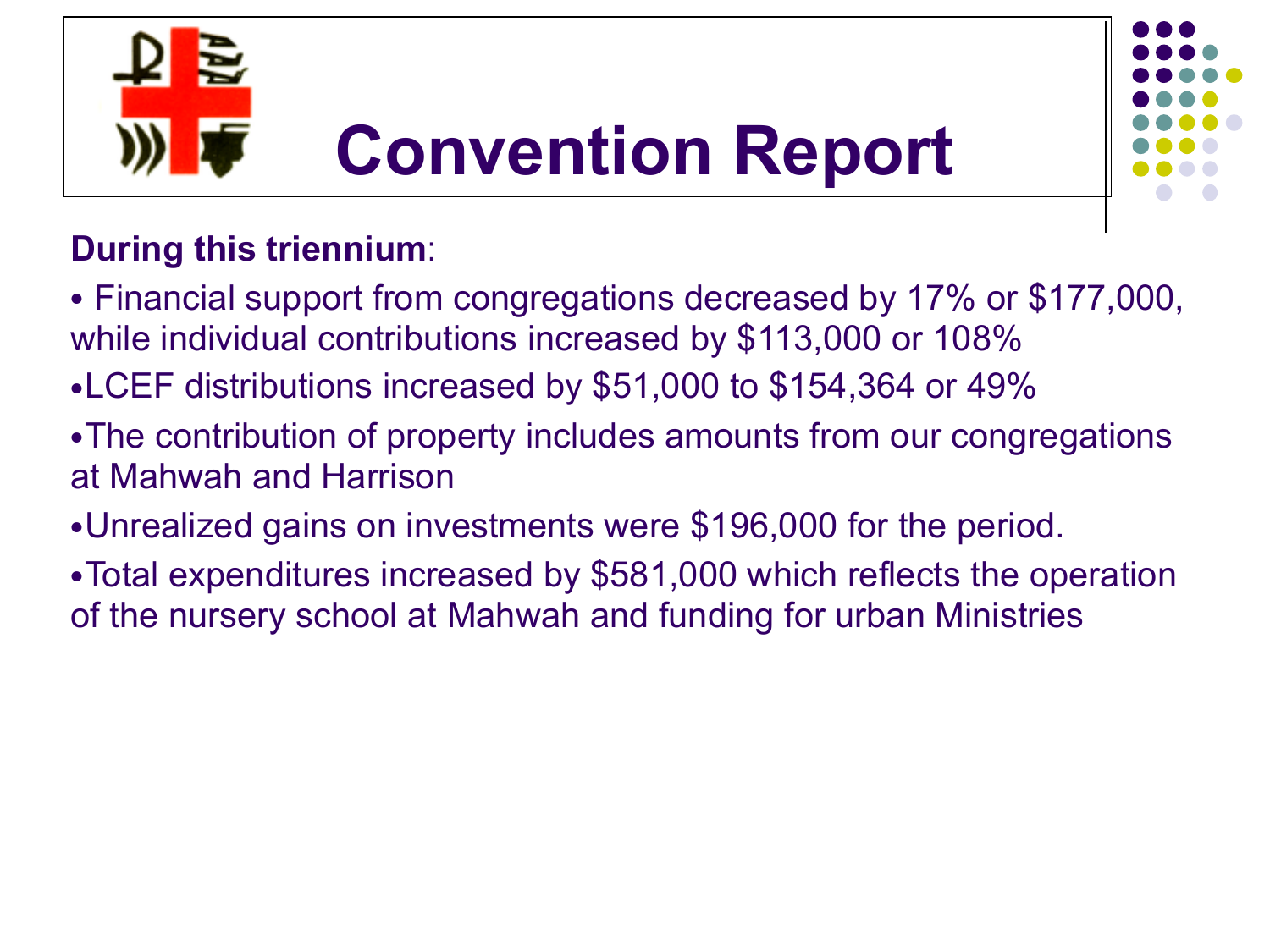# **Conclusion**



- The District's finances are continually reviewed in order to provide the planned congregational and ministry support.
- We are challenged to have more support from congregations and individuals for these ministries.
- Until then the proceeds from investments and other assets will provide that support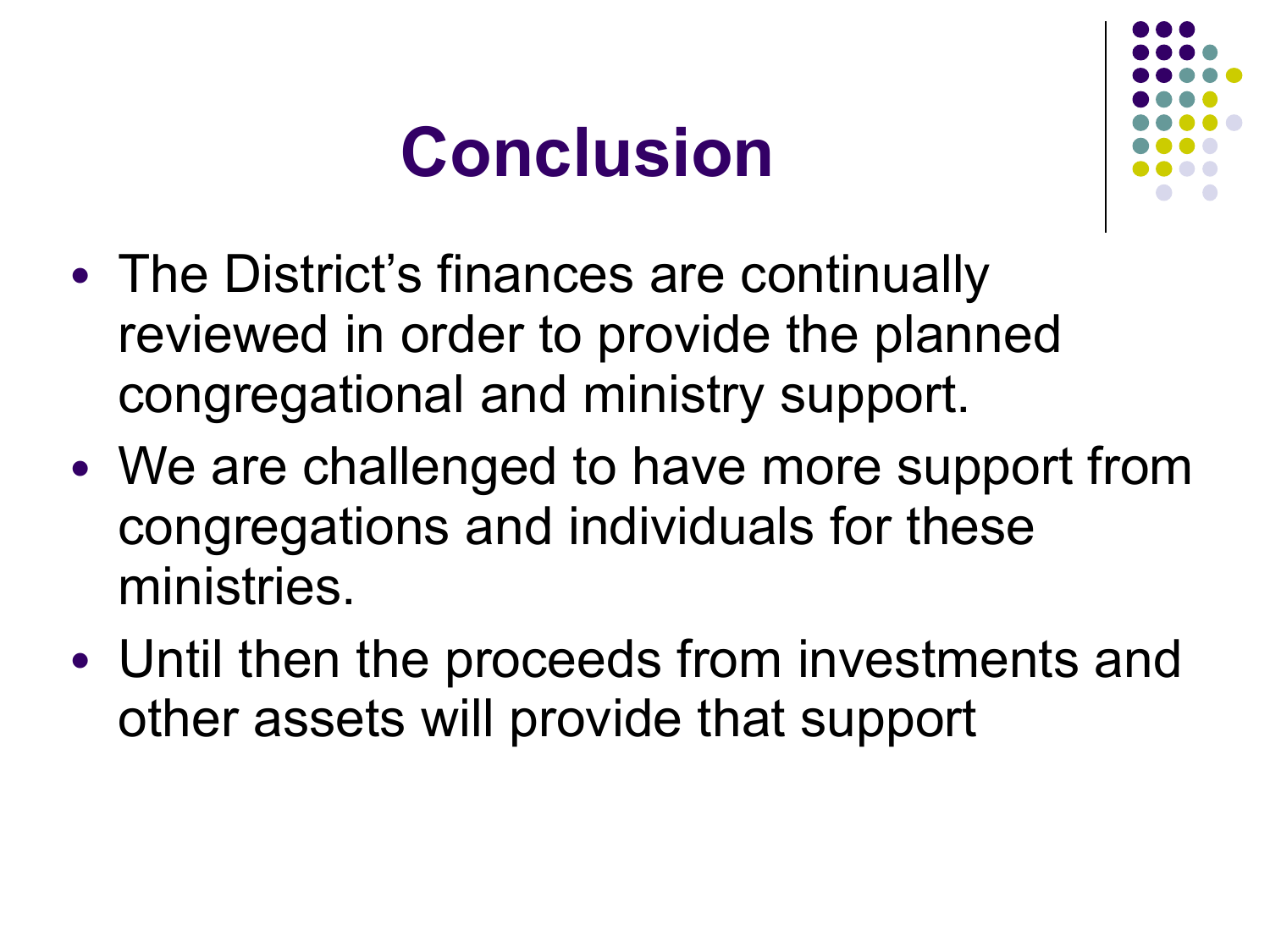# **Internal Controls**

- Collections: Cash & Checks multiple people to count & make a record Agree to deposits Agree to giving statements
- Bank Statements Should be opened and reviewed by someone other that the Treasurer first and so noted